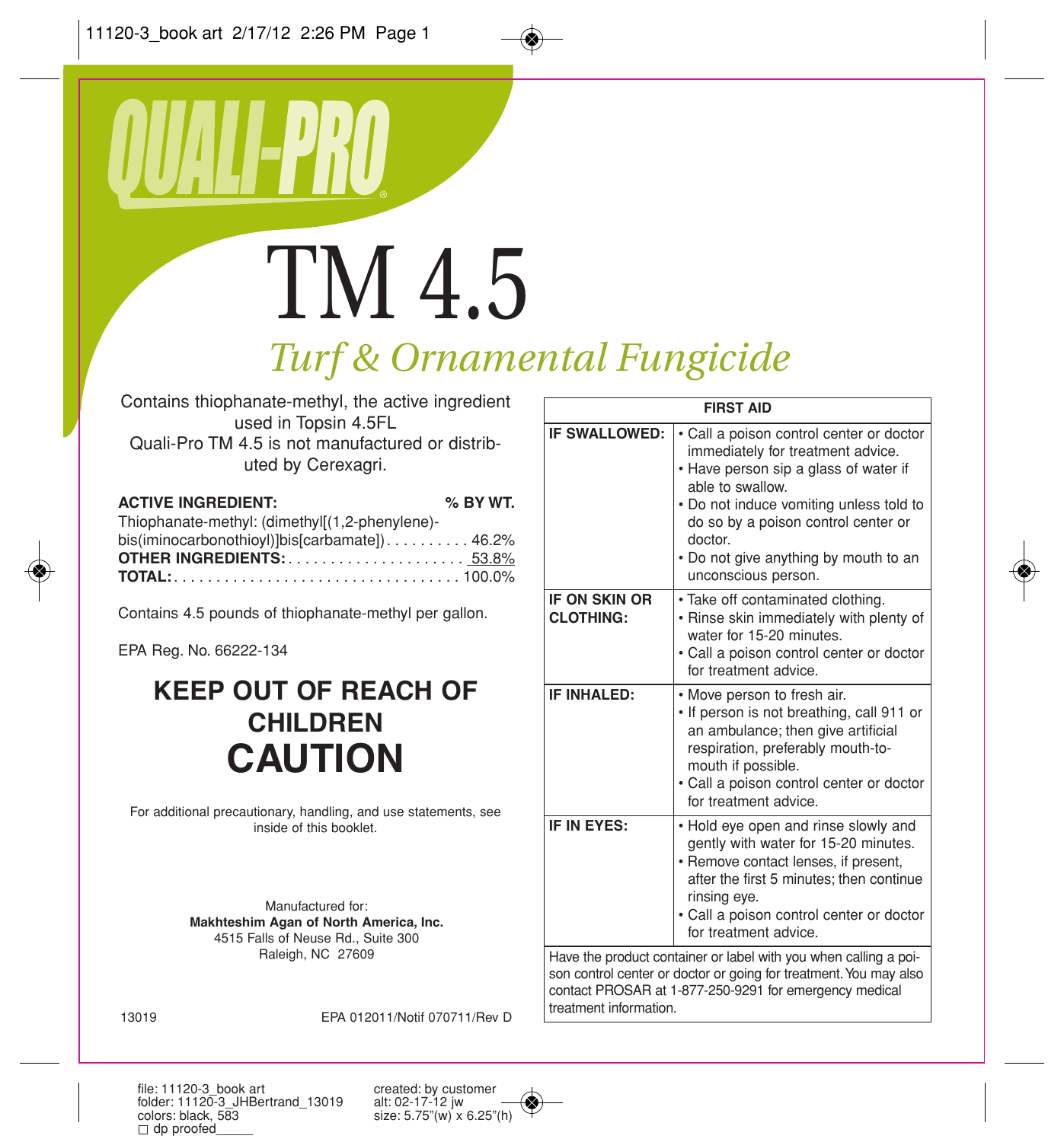#### **PRECAUTIONARY STATEMENTS HAZARDS TO HUMANS AND DOMESTIC ANIMALS CAUTION**

Harmful if swallowed, absorbed through skin, or inhaled. Avoid contact with skin, eyes, or clothing. Avoid breathing vapor or spray mist. Wash thoroughly with soap and water after handling and before eating, drinking, chewing gum, using tobacco, or using the toilet. Remove and wash contaminated clothing before reuse.

#### **PERSONAL PROTECTIVE EQUIPMENT (PPE)**

Some materials that are chemical resistant to this product are barrier laminate, butyl rubber ( $\geq$  14 mils), neoprene rubber ( $\geq$  14 mils), and polyethylene. If you want more options, follow the instructions for category C on an EPA chemical resistance category selection chart.

#### **Handlers mixing, loading, and applying the product as a dip (including application of product in kaolinite clay to conifer seedling roots) must wear:**

- Coveralls over long-sleeved shirt and long pants
- Chemical-resistant gloves
- Chemical-resistant footwear plus socks
- A chemical-resistant apron
- **All other mixers, loaders, and applicators must wear:**
- Long-sleeved shirt and long pants
- Shoes plus socks
- Chemical-resistant gloves
- Chemical-resistant apron for mixers, loaders, and other handlers exposed to the concentrate

**User Safety Requirements:** Follow manufacturer's instructions for cleaning/maintaining personal protective equipment, PPE. If no such instructions for washables exist, use detergent and hot water. Keep and wash PPE separately from other laundry. Discard clothing and other absorbent materials that have been drenched or heavily contaminated with this product. Do not reuse them.

#### **USER SAFETY RECOMMENDATIONS**

#### **Users should:**

- Wash hands before eating, drinking, chewing gum, using tobacco, or using the toilet.
- Remove clothing/PPE immediately if pesticide gets inside. Then wash thoroughly and put on clean clothing.
- Remove PPE immediately after handling this product. Wash the outside of gloves before removing. As soon as possible, wash thoroughly and change into clean clothing.

#### **ENGINEERING CONTROLS**

When handlers use enclosed cabs in a manner that meets the requirements listed in the Worker Protection Standard (WPS) for agricultural pesticides [40 CFR 170.240(d)(4-6)], the handler PPE requirements may be reduced or modified as specified in the WPS.

#### **ENVIRONMENTAL HAZARDS**

Do not apply directly to water, to areas where surface water is present, or to intertidal areas below the mean high water mark. Runoff from treated areas may be hazardous to aquatic organisms in neighboring areas. Do not contaminate water when disposing of equipment washwater.

#### **DIRECTIONS FOR USE**

It is a violation of Federal law to use this product in a manner inconsistent with its labeling.

Do not apply this product in a way that will contact workers or other persons, either directly or through drift. Only protected handlers may be in the area during application. For any requirements specific to your State or Tribe, consult the agency responsible for pesticide regulation.

Do not apply when wind speed favors drift beyond the area intended for treatment.

#### **AGRICULTURAL USE REQUIREMENTS**

Use this product in accordance with its labeling and with the Worker Protection Standard, 40 CFR Part 170. This standard contains requirements for the protection of agricultural workers on farms, forests, nurseries, and greenhouses, and handlers of agricultural pesticides. It contains requirements for training, decontamination, notification, and emergency assistance. It also contains specific instructions and exceptions pertaining to the statements on this label about personal protective equipment (PPE) and restricted-entry intervals. The requirements in this box only apply to uses of this product that are covered by the Worker Protection Standard.

Do not enter or allow worker entry into treated areas during the restricted-entry interval (REI). The REI for each crop is listed in the directions for use associated with each crop. Exemption: If the product is applied by drenching, the Worker Protection Standard, under certain circumstances, allows workers to enter the treated areas if there will be no contact with anything that has been treated.

PPE required for early entry to treated areas that is permitted under the Worker Protection Standard and that involves contact with anything that has been treated such as plants, soil, or water is:

- Coveralls over long-sleeved shirt and long pants
- Chemical-resistant gloves made of any waterproof material
- Chemical-resistant footwear plus socks
- Chemical-resistant headgear for overhead exposure

#### **NON-AGRICULTURAL USE REQUIREMENTS**

The requirements in this box apply to uses of this product that are not within the scope of the Worker Protection Standard (WPS) for agricultural pesticides, 40 CFR Part 170. The WPS applies when this product is used to produce agricultural plants on farms, forests, nurseries, or greenhouses. Do not enter or allow others to enter until sprays have dried.

#### **PRODUCT INFORMATION**

Shake well before using.

Apply Quali-Pro TM 4.5 with ground or aerial equipment using suffi-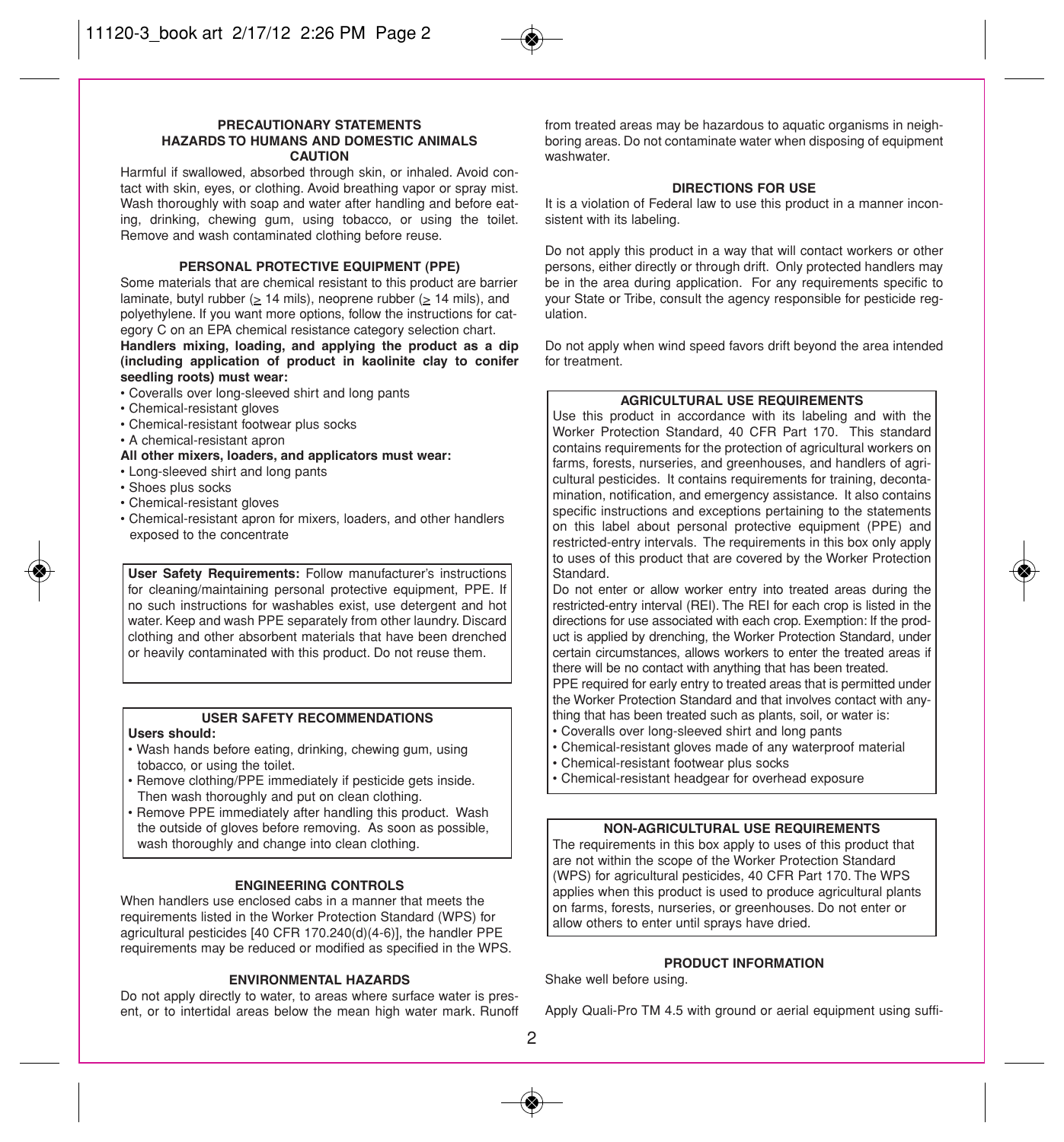cient volume of spray to provide thorough coverage. Add required amount of Quali-Pro TM 4.5 to partially filled tank agitated by mechanical or hydraulic means and then add remaining required amount of water. Continuous agitation is required to keep the material in suspension. Do not tank mix with highly alkaline pesticides such as Bordeaux mixture or lime sulfur. No claim of compatibility with other pesticides is implied. Use the higher rate under conditions of severe disease pressure. Also see local State Extension Service instructions for application schedules.

Use the fl oz/acre rate for concentrate sprayers. Use the fl oz/100 gal rate for dilute ground application.

For aerial applications, use a minimum of 5 gal/acre for row crops; use a minimum of 10 gal/acre for tree crops. For ground applications, use a minimum of 20 gal/acre for row crops and 30 gal/acre for tree crops. Higher spray volume will result in better coverage and better disease control.

When an adjuvant is to be used with this product, Makhteshim Agan of North America, Inc. suggests the use of a Chemical Producers and Distributors Association certified adjuvant.

#### **RESISTANCE MANAGEMENT**

To avoid the development of tolerant or resistant strains of fungi, tank mix Quali-Pro TM 4.5 with a fungicide of different chemistry, and/or alternate a fungicide of different chemistry with Quali-Pro TM 4.5 at each application. DO NOT USE PRODUCTS CONTAINING THI-ABENDAZOLE OR OTHER PRODUCTS CONTAINING THIO-PHANATE METHYL IN COMBINATION OR IN ROTATION WITH QUALI-PRO TM 4.5. If after using Quali-Pro TM 4.5 as directed and the treatment is not effective, a tolerant or resistant strain of fungi may be present. Discontinue the use of Quali-Pro TM 4.5 for at least one season. Do not use products containing thiabendazole as substitutes for Quali-Pro TM 4.5, as they are of similar chemistry and will contribute to the development of resistance. As long as these precautions are followed, Quali-Pro TM 4.5 can be useful for disease control even if resistant strains are present.

#### **CHEMIGATION**

Do not apply this product through any type of irrigation system.

#### **APPLICATION RATES FOR USE ON CONIFERS (Not for use in California)**

| <b>CROP</b>                                                                                                                                                                                                                                                                                                                                                                                             | <b>DISEASES</b>                                                 | <b>MAXIMUM APPLICABLE</b><br><b>RATE PER ACRE</b> | <b>RATE, MINIMUM</b><br><b>GALLONAGE</b>                                                                | <b>REMARKS</b>                                                                                                                                           |
|---------------------------------------------------------------------------------------------------------------------------------------------------------------------------------------------------------------------------------------------------------------------------------------------------------------------------------------------------------------------------------------------------------|-----------------------------------------------------------------|---------------------------------------------------|---------------------------------------------------------------------------------------------------------|----------------------------------------------------------------------------------------------------------------------------------------------------------|
| <b>CONIFERS</b><br>Pine<br><b>Austrian</b><br>Red<br>Scots<br><b>Christmas Trees</b>                                                                                                                                                                                                                                                                                                                    | Tip blight (Diplodia)                                           | 60 fl oz                                          | 20 fl oz product per acre<br>applied in spray solution at<br>a rate of 100 gallons of<br>spray per acre | Apply at bud break. Repeat 10 to<br>14 days later, just before needles<br>emerge from sheath; repeat again<br>10 to 14 days after needle emer-<br>aence. |
| Fir<br>Douglas                                                                                                                                                                                                                                                                                                                                                                                          | Swiss needle cast<br>(Phaecryptopus)<br>Rhabdocline needle cast | 100 fl oz                                         | 20 fl oz product per acre<br>applied in spray solution at<br>a rate of 50 gallons of<br>spray per acre  | Apply initially in early May. Repeat<br>lat 4-week intervals.                                                                                            |
| . Pine: Do not apply more than 60 fl oz/acre of Quali-Pro TM 4.5 per year.<br>$\cdot$ Fir: Do not apply more than 100 fl oz/acre of Quali-Pro TM 4.5 per year.<br>• Add a spreader/sticker to improve coverage.<br>• Use minimum gallonage with mist-blower types of sprayers and higher gallonage with conventional sprayers.<br>• Do not graze livestock in treated areas.<br>l• The REI is 12 hours. |                                                                 |                                                   |                                                                                                         |                                                                                                                                                          |
| <b>CONIFERS</b><br>(Seeding treatment)<br>Longleaf                                                                                                                                                                                                                                                                                                                                                      | Brown needle blight<br>(Scirrhia)                               | N/A                                               | 1.25 fl oz / 9.5 oz of dry<br>kaolinite clay for seedling<br>roots                                      | Wet seedling roots in clean water;<br>then apply Quali-Pro TM 4.5 /<br>kaolinite mixture to wet roots.                                                   |
| Loblolly<br>Longleaf<br>Slash                                                                                                                                                                                                                                                                                                                                                                           | Fusarium and<br>Rhizoctonia root rot                            | N/A                                               | 2 fl oz / 50 oz kaolinite<br>clay, plus enough water to<br>make a slurry                                | Thoroughly cover seedling roots<br>with Quali-Pro TM 4.5 / kaolinite<br>slurry.                                                                          |
| . Do not apply mixture to seedling foliage.<br>- During treatment, avoid excessive drying of roots or exposure to temperatures greater than 90° or less than 32° F.                                                                                                                                                                                                                                     |                                                                 |                                                   |                                                                                                         |                                                                                                                                                          |

• Quali-Pro TM 4.5 does not control Pythium or Phytophthora.

• The REI is 12 hours.

**REI = Restricted-Entry Interval**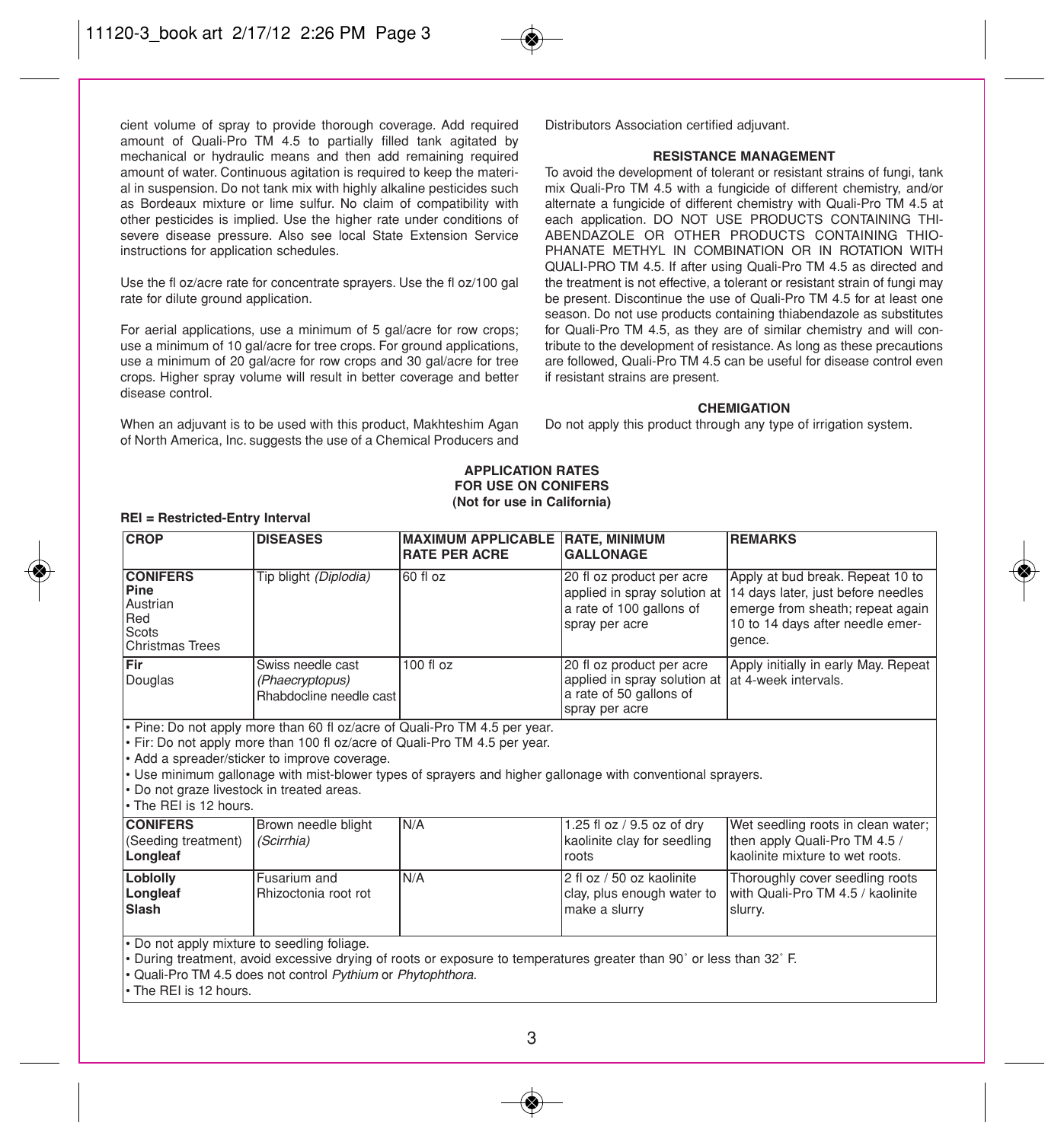#### **HORTICULTURAL APPLICATIONS GREENHOUSE, NURSERY, AND LANDSCAPE**

Quali-Pro TM 4.5 provides broad-spectrum control of many foliar, stem, and below-ground diseases on a wide range of horticultural plants grown or maintained under a variety of conditions. Apply Quali-Pro TM 4.5 14 to 21 days prior to when a particular disease usually appears and at the very latest upon first sign of disease. Use 7- to 14 day spray intervals with 14 days being for preventative treatments and the 7-day interval for times when conditions are condusive to disease development. Add an acceptable wetting agent to the spray tank to increase product efficacy for hard-to-wet foliage. Use a spreader/sticker when excessive and repeated foliar wetting occurs. Use Quali-Pro TM 4.5 to control listed diseases on non-commercial fruit and nut trees. Do not use fruit or nuts from trees treated with this product as food. Do not apply this product to home orchards or backyard fruit trees after fruit set. Not for homeowner use.

**Note:** Quali-Pro TM 4.5 has been determined to be safe for use on the plant types listed in these directions for use based on cumulative data derived from research trials and historical field use. As all species and cultivars have not been tested, perform trial applications if a user wishes to make an application to a plant type not listed on the label but found on a similar use site and for disease that is listed on the label. To conduct a trial application, apply at least two applications to at least 25 trial plants at the highest concentration, 7 days apart. Evaluate 7 days after the last application before initiating fullscale application. Do not use this product on the following plants: Swedish Ivy (Nephrolepsis exaltata), Boston Fern (Plectranthus australis), and Easter Cactus (Hatiora gaertneri).

| <b>PLANT TYPE</b>       | <b>SUCH AS BUT NOT LIMITED TO:</b>                                                                                                                                                                               |
|-------------------------|------------------------------------------------------------------------------------------------------------------------------------------------------------------------------------------------------------------|
| Herbaceous<br>Bedding   | Ageratum, Begonia, Canna, Coleus, Dahlia,<br>Dusty Miller, Foxglove, Fuchsia, Geranium,<br>Impatiens, Lavender, Marigold, Pansy,<br>Petunia, Pinks, Primrose, Salvia, Statice,<br>Strawflower, Tickseed, Verbena |
| Flowering               | Chrysanthemum, Hydrangea, Hollyhock, Iris,<br>Lily, Poinsettia                                                                                                                                                   |
| <b>Tropical Foliage</b> | Dieffenbachia, Dracaena, English Ivy,<br>Philodendron, Pothos                                                                                                                                                    |
| Woody<br>Ornamentals    | Azalea, Hibiscus, Holly, Ligustrum,<br>Rhododendron, Rose, Pyracantha                                                                                                                                            |
| Evergreen Trees         | Douglas Fir, Fir, Larch, Pine, Spruce                                                                                                                                                                            |
| Deciduous Trees*        | Ash, London Plane, Maple, Oak, Sycamore,<br>Walnut                                                                                                                                                               |
| Flowering Trees*        | Cherry, Crabapple, Hawthorn, Mountain Ash,<br>Pear                                                                                                                                                               |

\*Do not use fruit or nuts from treated trees as food or feed.

#### **FOLIAR SPRAY PLANT TYPES AND DISEASES CONTROLLED**

| <b>DISEASE(S)</b>                       | <b>PLANT TYPES</b>                                                    |
|-----------------------------------------|-----------------------------------------------------------------------|
| Anthracnose                             | Woody ornamentals, shade trees <sup>1</sup>                           |
| Ascochyta Blight                        | Herbaceous ornamentals                                                |
| <b>Black spot</b>                       | Roses                                                                 |
| Botrytris (Gray Mold)                   | Woody and herbaceous ornamentals                                      |
| Brown Rot                               | Woody and herbaceous ornamentals                                      |
| Colletotrichum                          | Woody and herbaceous ornamentals                                      |
| Cercospora Leaf Spot                    | Woody and herbaceous ornamentals                                      |
| Corynespora Leaf Spot                   | Ligustrum                                                             |
| Didymellina Leaf Spot                   | Iris                                                                  |
| Diplodia Tip Blight (Diplodia<br>pinea) | Shade and ornamental trees                                            |
| Ovulinia                                | Azalea, rhododendron <sup>2</sup>                                     |
| Entomosporium Leaf Spot                 | Woody and herbaceous ornamentals                                      |
| Fusicaladium Leaf Scab                  | Woody and herbaceous ornamentals                                      |
| Phomopsis Blight                        | Woody and herbaceous ornamentals                                      |
| Pine Tip Blights                        | Woodys                                                                |
| Powdery Mildew                          | Woody and herbaceous ornamen-<br>tals, ornamental nut and fruit trees |
| <b>Rust Diseases</b>                    | Ornamental nut and fruit trees                                        |
| Ramularia Leaf Spot                     | Herbaceous ornamentals                                                |
| Scab                                    | Pyracantha, flowering crab, orna-<br>mental fruit and nut trees       |
| Septoria Leaf Spot                      | Woody and herbaceous ornamentals                                      |
| Venturia Leaf Scab                      | Woody and herbaceous ornamentals                                      |

1 Begin at bud and make 2 or 3 additional applications at 10- to 14 day intervals.

2 Begin treatment as flowers open. Addition of a spray surfactant to the spray mixture improves distribution of the spray on hard-to-wet plants such as roses.

#### **FOLIAR SPRAY APPLICATIONS**

#### **APPLICATION RESTRICTIONS Maximum Single Application Rates:**

**Ornamentals:** Do not exceed the maximum single application rate of 85.3 oz Quali-Pro TM 4.5 per acre (3.0 lbs thiophanate-methyl active ingredient per acre).

**Cut Flowers:** Do not exceed the maximum single application rate of 14.2 oz Quali-Pro TM 4.5 per acre (0.5 lb thiophanate-methyl active ingredient per acre).

#### **Seasonal Maximum Application:**

**All Ornamentals:** Do not apply more than 66.6 gallons Quali-Pro TM 4.5 (300 lbs thiophanate-methyl active ingredient per acre per season).

#### **Hydraulic Application Mixing Instructions**

Add the required amount of Quali-Pro TM 4.5 to a partially filled spray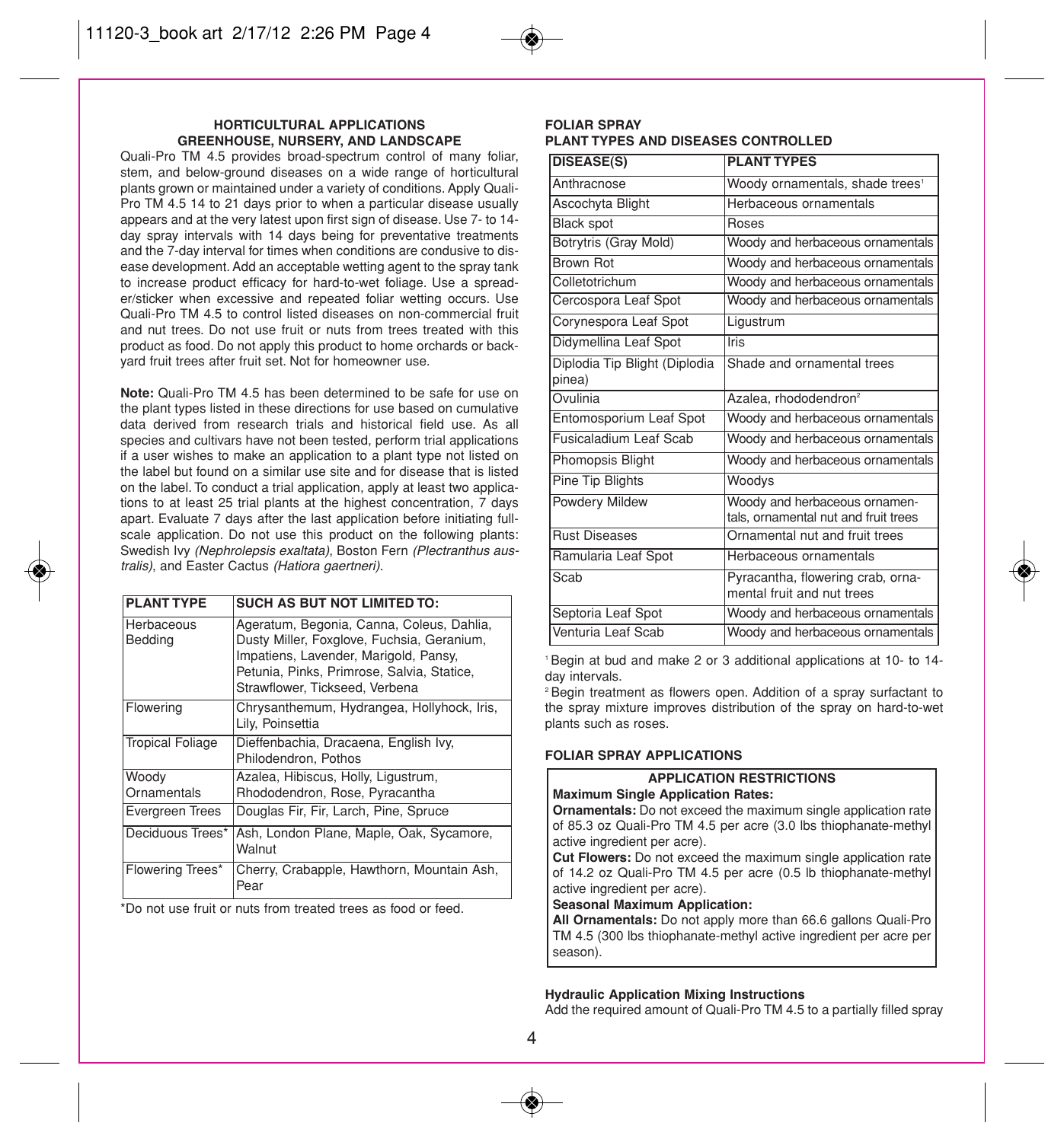tank agitated by mechanical or hydraulic means and then add the remaining volume of water. Maintain continuous agitation to keep the material in suspension and apply with properly calibrated spray equipment.

#### **Application Concentrations (Mechanical or Hand-Held):**

Use the labeled amount of Quali-Pro TM 4.5 per 100 gallons of water for the prevention and control of the diseases shown below.

#### **FOLIAR DISEASES**

| <b>DISEASE(S) CONTROLLED</b>                                                                                                                                                                                                                                                                                        | <b>CONCENTRATION OF</b><br>QUALI-PRO TM 4.5<br>FL OZ/100 GALS. | <b>REMARKS</b>                                                                                                                                                                                                     |
|---------------------------------------------------------------------------------------------------------------------------------------------------------------------------------------------------------------------------------------------------------------------------------------------------------------------|----------------------------------------------------------------|--------------------------------------------------------------------------------------------------------------------------------------------------------------------------------------------------------------------|
| Anthracnose (Colletotrichum)                                                                                                                                                                                                                                                                                        | 10.75-20                                                       | Apply as buds break or at first sign of disease. Repeat<br>application at 7- to 14-day intervals as needed during<br>disease period.                                                                               |
| Black Spot of Rose (Diplocarpon rosae)                                                                                                                                                                                                                                                                              | 10.75-20                                                       | Apply early summer or at first sign of disease. Repeat<br>application every 7 to 14 days as needed during disease<br>period.                                                                                       |
| Brown Rot and Blight<br>(Monlinia, Sclerotinia, Whetzellinia)                                                                                                                                                                                                                                                       | 10.75-20                                                       | Apply late spring or at first sign of disease. Repeat appli-<br>cation every 7 to 14 days as needed during the disease<br>period.                                                                                  |
| Fusicladium and Venturia Leaf Scabs on:<br>Crabapple, Hawthorn, Pear, Mountain Ash,<br>Pyracantha, etc.                                                                                                                                                                                                             | $10.75 - 20$                                                   | Apply as buds break. Repeat application every 7 to 14 days<br>during disease period. Effective control requires coverage<br>during expansion. Rotations with chlorothalonil or propicona-<br>zole can be utilized. |
| Leaf Spots and Blights caused by:<br>Ascochyta, Blumeriella, Botrytis, Cercospora,<br>Coccomyces, Corynespora, Curvularia,<br>Didymellina, Entomosporium, Fabraea,<br>Fusarium, Ramularia, Rhizoctonia,<br>Marssoninia, Mycosphaerella, Myrothecium,<br>Phoma, Physalaspora, Schizothyrium,<br>Septoria, Sphaceloma | $10.75 - 20$<br>(10-14.5; California only)                     | Make applications when disease symptoms first appear.<br>Repeat every 7 to 14 days during disease period.<br>Rotations with chlorothalonil can be used.                                                            |
| Ovulinia Blight                                                                                                                                                                                                                                                                                                     | $7.25 - 20$                                                    | Apply as flowers open. Repeat every 7 to 14 days during<br>disease period.                                                                                                                                         |
| Powdery Mildews<br>Erysiphe, Microsphaera, Phyllactinia,<br>Podosphaera, Oidium, Sphaerotheca                                                                                                                                                                                                                       | $10 - 20$                                                      | Apply when disease first appears and repeat application<br>every 7 to 14 days. Rotations with other effective prod-<br>ucts can be used.                                                                           |
| Rust Diseases caused by:<br>Puccinia, Gymnosporangium, Uromyces                                                                                                                                                                                                                                                     | 10.75-20                                                       | Apply late spring or when symptoms first appear. Repeat<br>applications every 7 to 14 days during disease period.<br>Rotations with other effective products can be used.                                          |
| Tip Blight of Pine<br>Sphaeropsis sapinea, Diplodia pinea                                                                                                                                                                                                                                                           | $14.5 - 20$                                                    | Begin applications in the spring when new growth starts.<br>Make a second application just prior to needle emergence<br>from the sheath and a third application 7 days later. Ensure<br>thorough coverage.         |
| Twig Blights, Cankers, and Diebacks<br>Diaporthe, Kabatina, Phoma, Phomopsis                                                                                                                                                                                                                                        | 14.5-20                                                        | Apply when symptoms first appear. Repeat applications<br>every 7 to 14 days during disease period.                                                                                                                 |

**Adjuvants:** Where rainfall and/or overhead irrigation is the norm, use of a compatible spreader/sticker is suggested. Where wetting of foliage is difficult, use a compatible wetting agent. Follow the phytotoxicity precautions described in the **HORTICULTURAL APPLICA-TIONS** section of this label.

#### **SOIL DRENCH APPLICATIONS**

**Mixing Instructions**: Add required amount of Quali-Pro TM 4.5 to a partially filled tank agitated by mechanical or hydraulic means. Add the remaining required amount of water. Maintain continuous agitation throughout application to keep the material in suspension.

**Application Concentrations/Rates and Timing for Disease Control:** Create a drench solution by mixing 7.5-20 fl oz of Quali-Pro TM 4.5 per 100 gallons of water. Apply as a drench or heavy spray at the rate of 0.5 to 2 pints per square foot (100 gallons per 400 to 1600 square feet). For small pots and shallow flats up to 4 inches in size, apply at 1 pint per square foot. For containers and pots 4 inches or larger, refer to the following table for the volume to apply. Make repeat applications at 4- to 8-week intervals depending on disease presence and conditions for disease development.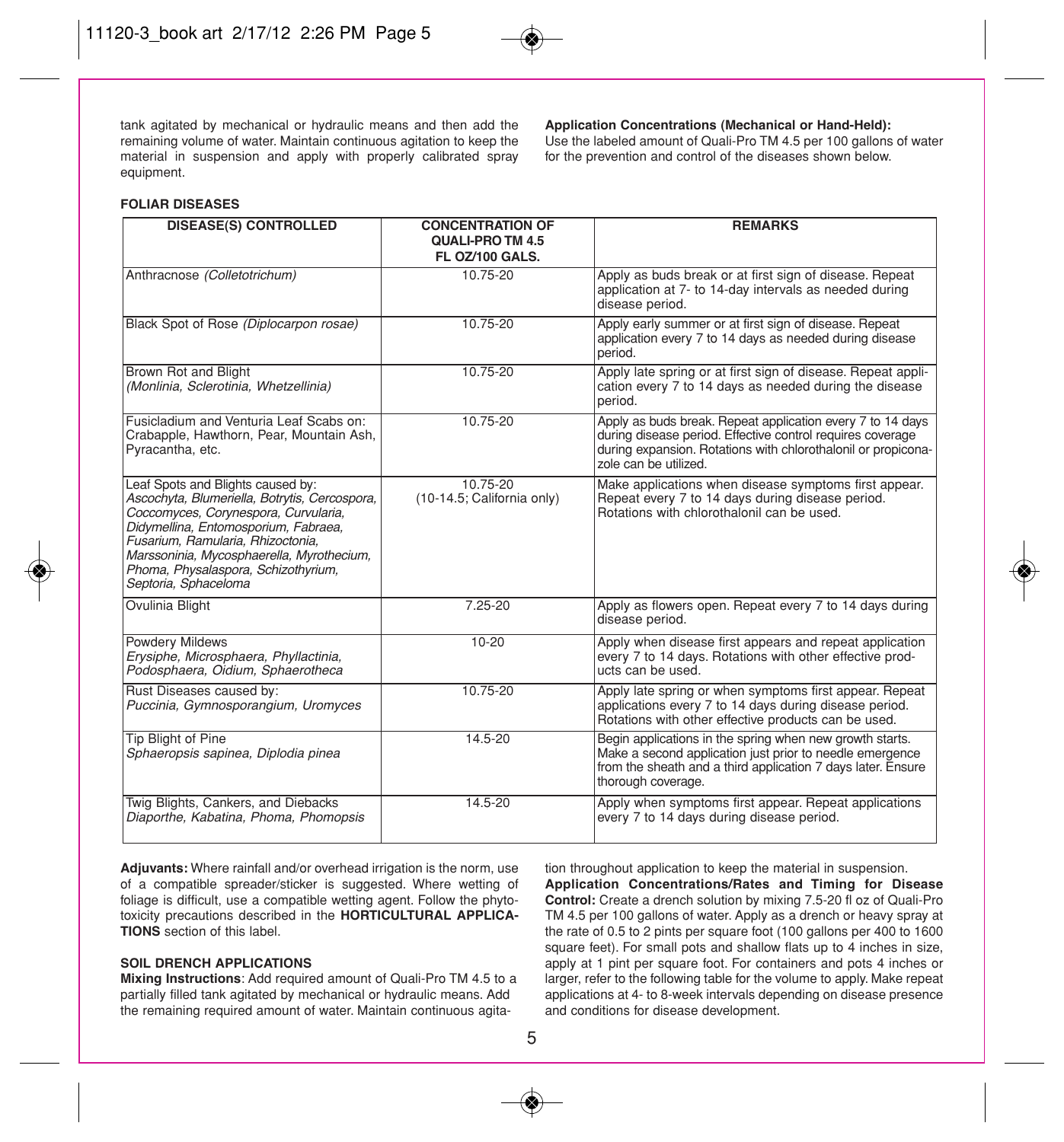| <b>Container Type</b> | <b>Drench Solution Volume to Apply/Container</b> |                 |  |
|-----------------------|--------------------------------------------------|-----------------|--|
|                       | 1 pt/sq ft Rate                                  | 2 pt/sq ft Rate |  |
| 4 inch                | 2 fl oz                                          |                 |  |
| 5 inch                | $2.5$ fl oz                                      |                 |  |
| 6 inch                |                                                  | 6.5 fl oz       |  |
| 7 inch                | ۰                                                | 8.5 fl oz       |  |
| 8 inch                |                                                  | $11$ fl oz      |  |
| 9 inch                |                                                  | 14 fl oz        |  |
| 10 inch               |                                                  | 17.5 fl oz      |  |

For containers larger than 10 inches, a drench volume of 2 ½ to 3 pints per square foot of surface area is required.

**Plant Types:** Containerized woody shrubs, trees, herbaceous/bedding, flowering, and tropical foliage plants and flowers and bedding plants in the landscape.

**Note:** Do not apply this product to plug trays or seedling flats at time of seeding.

**Soil Diseases Controlled**: Botrytis, Cylindrocladium, Fusarium, Gliocladium, Myrothecium, Penicillium, Ramularia, Rhizoctonia, Sclerotinia, and Thielaviopsis.

**Note:** Pythium, Phytophthora, and Cylindrocladium spathiphylli are not controlled by Quali-Pro TM 4.5.

#### **PLANT DIP TREATMENT**

**Mixing Instructions:** Mix as described in the **FOLIAR DISEASES** and **SOIL DRENCH APPLICATIONS** sections of this label. Maintain continuous agitation during application.

#### **Application Concentration and Dipping Time**

**Plants or Cuttings:** Use 14.5 to 20 fl oz of Quali-Pro TM 4.5 per 100 gallons of water. Immerse plants or cuttings for 10 to 15 minutes, remove, and allow to drain and dry. Note that the **PERSONAL PRO-TECTIVE EQUIPMENT** section of this label included protective clothing for dip treatment.

**Bulbs, Corms, Tubers, and Rhizomes:** Use 14.5 to 20 fl oz of Quali-Pro TM 4.5 per 100 gallons of water or two teaspoons of Quali-Pro TM 4.5 per gallon of water. Soak cleaned bulbs for 15 to 30 minutes in warm dip (80-85˚ F) within 48 hours of digging. Dry bulbs after treatment. If bulbs are for forcing, treat bulbs that have been heat cured.

**Plant Types:** Plants, cuttings, cane sections of woody herbaceous, flowering, and tropical foliage plants. Bulbs, corms, tubers, and rhizomes of plants such as but not limited to Caladium, Easter Lily, Tulip, Gladiolus, Daffodil, Iris.

**Diseases Controlled:** Botrytis, Cylindrocladium, Fusarium, Gliocladium, Myrothecium, Penicillium, Ramularia, Rhizoctonia, Sclerotinia, Thielaviopsis.

#### **TURF APPLICATIONS**

Use Quali-Pro TM 4.5 against certain foliar and soil diseases for use on all turf types such as golf course greens, tees and fairways, athletic fields, cemeteries, parks, and commercial and home lawns. Use Quali-Pro TM 4.5 both preventatively and curatively; it is not phytotoxic. Do not use Quali-Pro TM 4.5 on turf being grown for sale or other commercial uses such as sod.

For use only by certified applicators and those under their direct supervision. Not for homeowner use. Do not apply with fixed wing or rotary aircraft.

**Mixing Instructions:** Add the required amount of Quali-Pro TM 4.5 to a partially filled tank agitated by mechanical or hydraulic means. Add the remaining required amount of water. Maintain continuous agitation to keep the material in suspension. For best results, use spray mixture the same day it is prepared.

**Turf Types:** All cool-season and warm-season grasses (such as but not limited to Bentgrasses, Bermudagrasses, Bluegrasses, Fescues, Ryegrasses, St. Augustinegrasses, and Zoysiagrasses) or their mixtures.

| <b>DISEASE(S) CONTROLLED</b>                                                                                                                                                | <b>RATE OF QUALI-PRO TM 4.5</b><br>FL 0Z/1000 SQ FT* | <b>REMARKS</b>                                                                                                                                                                                                                                                                                                         |
|-----------------------------------------------------------------------------------------------------------------------------------------------------------------------------|------------------------------------------------------|------------------------------------------------------------------------------------------------------------------------------------------------------------------------------------------------------------------------------------------------------------------------------------------------------------------------|
| Anthracnose (Colletotrichum<br>graminicola)                                                                                                                                 | $2 - 3.5$<br>$(3.5-5.3)$ **                          | Apply when disease first appears. Make additional<br>applications at 14-day intervals as needed. Allow<br>spray to dry on leaves with no watering in.                                                                                                                                                                  |
|                                                                                                                                                                             |                                                      |                                                                                                                                                                                                                                                                                                                        |
| Dollar Spot (Sclerotinia homoeocarpa)<br>Copper Spot (Gloeocercospora sorghi)<br>Brown Patch and Zoysia Patch (Rhizoctonia<br>solani)<br>Red Thread (Laetisaria fuciformis) | $2 - 3.5$                                            | Apply when disease first appears. Make additional<br>applications at 14-day intervals as needed. Allow<br>spray to dry on leaves with no watering in.                                                                                                                                                                  |
| Pink Snow Mold (Microdochium nivale) (Only<br>for those areas where snow cover is not pres-<br>lent the entire winter)                                                      | $2 - 3.5$                                            | Apply Quali-Pro TM 4.5 in middle to late November<br>before turf has stopped all growth activity. Lightly water<br>application into the root zone for best results. For best<br>results, use a spreader/sticker. Let second spray dry on<br>leaf surfaces with no watering in. Minimum spray inter-<br>val is 14 days. |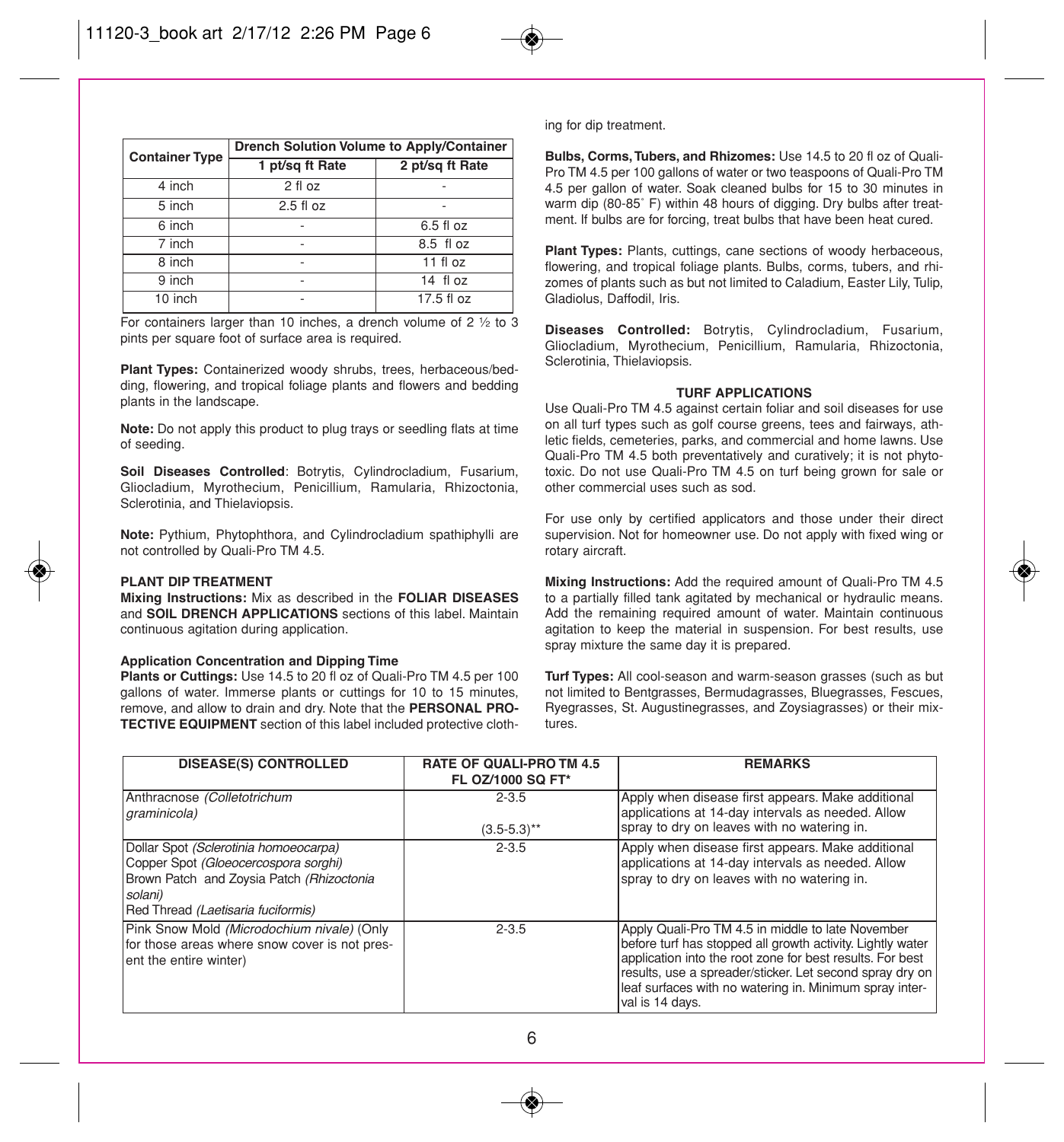| <b>DISEASE(S) CONTROLLED</b>                                                                           | <b>RATE OF QUALI-PRO TM 4.5</b><br>FL 0Z/1000 SQ FT* | <b>REMARKS</b>                                                                                                                                                                                                                                                                               |
|--------------------------------------------------------------------------------------------------------|------------------------------------------------------|----------------------------------------------------------------------------------------------------------------------------------------------------------------------------------------------------------------------------------------------------------------------------------------------|
| Gray Leaf Spot (Pyricularia grisea)                                                                    | $3.5 - 5.3$                                          | Apply when conditions are favorable for disease<br>development. Continue at 14-day intervals. Let spray<br>dry on leaves with no watering in.                                                                                                                                                |
| Summer Patch (Magnaporthe poae)                                                                        | $3.5 - 5.3$                                          | For preventative treatment, make 3 applications at 21-<br>day intervals beginning in early May. Water product<br>into the root zone thoroughly after application. For sup-<br>pression, apply two applications at 14-day intervals<br>beginning applications when the disease first appears. |
| Fusarium Blight (Fusarium roseum)<br>Necrotic Ring Spot and Spring Dead Spot<br>(Leptosphaeria korrae) | $3.5 - 5.3$                                          | Make two applications at 14-day intervals beginning<br>applications when the disease first appears.                                                                                                                                                                                          |
| Stripe Smut (Ustilago striiformis)                                                                     | $3.5 - 5.3$                                          | Make two applications at 14-day intervals when dis-<br>ease first appears. Water into root zone after applica-<br>tion. For prevention, apply in the spring (just before<br>grass begins growth) and in the fall.                                                                            |

\*Refer to the use sites and maximum application rates table to determine allowable rates for each application.

\*\*Use the 3.5-5.3 fl oz rate for curative response to Basal Stem Anthracnose.

#### **Turf Application Directions**

Apply Quali-Pro TM 4.5 uniformly over the area to be treated with a properly calibrated power sprayer. Apply after mowing or avoid mowing for 12 hours after application. Apply sufficient water to obtain thorough coverage, usually 1  $\frac{1}{2}$  to 2  $\frac{1}{2}$  gallons per 1000 sq ft of turf area. When treating golf course greens, always treat aprons and approaches to golf greens.

| <b>SITE</b>                                                                                                        | <b>MAXIMUM SINGLE</b><br><b>APPLICATION RATE</b><br><b>PFR</b><br><b>FL OZ/1000 SQ FT</b> | <b>MAXIMUM</b><br><b>SEASONAL</b><br><b>APPLICATION RATE</b><br><b>FL OZ/1000 SQ FT</b> |
|--------------------------------------------------------------------------------------------------------------------|-------------------------------------------------------------------------------------------|-----------------------------------------------------------------------------------------|
| <b>Golf Course</b><br>greens/tees/aprons                                                                           | 5.3                                                                                       | 14.25                                                                                   |
| Golf Course<br>Fairways (except<br>Florida)                                                                        | 3.5                                                                                       | 3.5                                                                                     |
| Golf Course<br>Fairways (Florida<br>only)                                                                          | 1.75                                                                                      | 1.75                                                                                    |
| Residential and<br><b>Public Areas</b><br>(home lawns,<br>parks, athletic<br>fields, schools, day<br>care centers) | 1.75                                                                                      |                                                                                         |

**Note to User:** Do not graze animals on treated turf. Do not feed clippings to livestock or poultry.

### **STORAGE AND DISPOSAL**

Do not contaminate water, food, or feed by storage or disposal or cleaning of equipment.

**PESTICIDE STORAGE:** Store in original container in dry area. Do not store in a manner where cross-contamination with other pesticides, fertilizers, food, or feed could occur. If spilled during storage or handling, absorb with sand or other inert material and dispose of absorbent in accordance with the **PESTICIDE DIS-POSAL** instructions listed below.

**PESTICIDE DISPOSAL:** Pesticide wastes are toxic. Improper disposal of excess pesticide, spray mixture, or rinsate is a violation of Federal law. If these wastes cannot be used according to label instructions, contact your State Pesticide or Environmental Control Agency or the Hazardous Waste representative at the nearest EPA Regional Office for guidance.

#### **CONTAINER HANDLING:**

**Nonrefillable Container (five gallons or less):** Nonrefillable container. Do not reuse or refill this container. Offer for recycling, if available. Clean container promptly after emptying. Triple rinse as follows: Empty the remaining contents into application equipment or a mix tank and drain for 10 seconds after the flow begins to drip. Fill the container 1/4 full with water and recap. Shake for 10 seconds. Pour rinsate into application equipment or a mix tank or store rinsate for later use or disposal. Drain for 10 seconds after the flow begins to drip. Repeat this procedure two more times.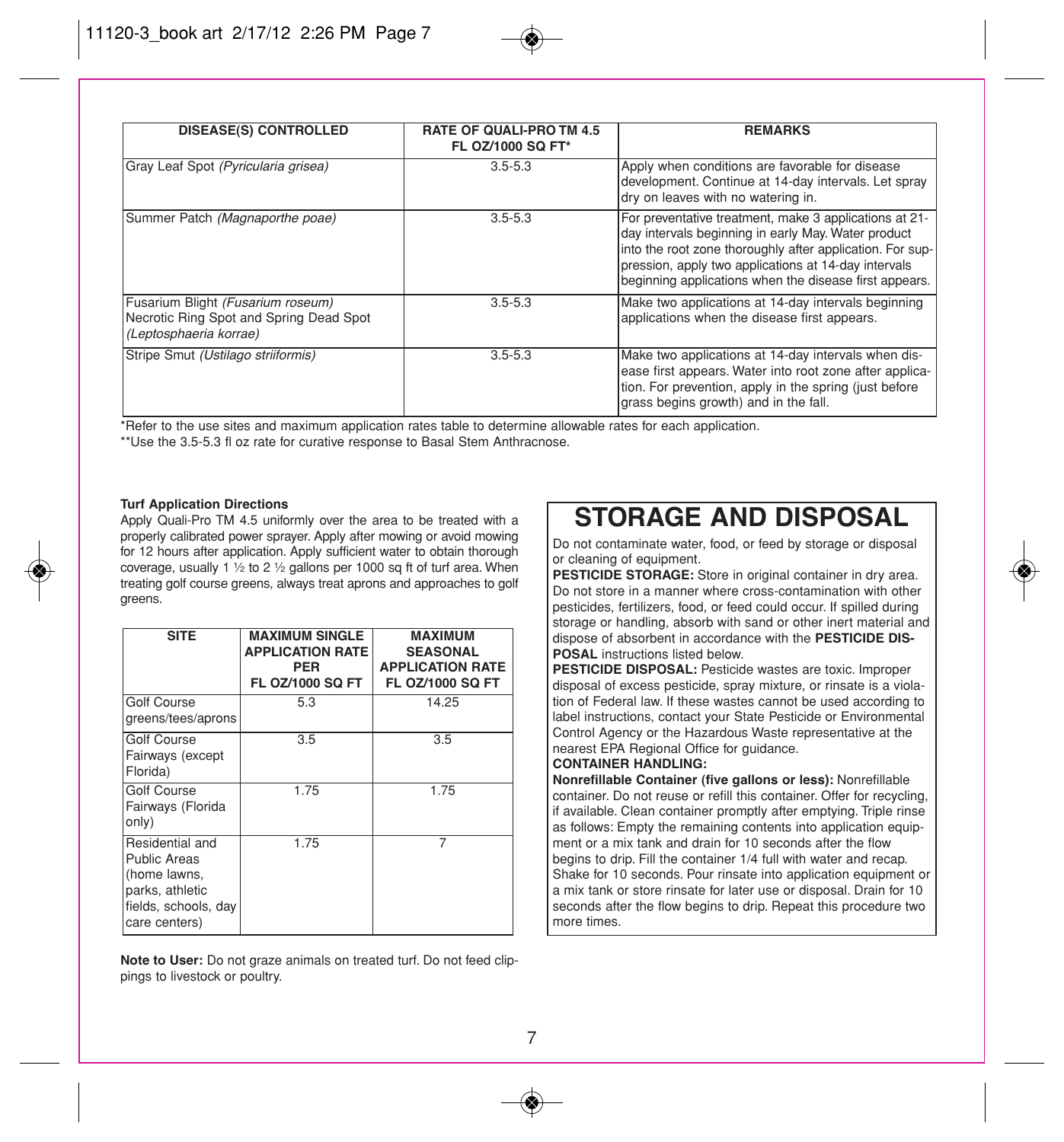#### **LIMITATION OF WARRANTY AND LIABILITY**

Read the entire directions for use, conditions of warranties and limitations of liability before using this product. If terms are not acceptable, return the unopened product container at once.

#### By using this product, user or buyer accepts the following **CONDITIONS**, **DISCLAIMER OF WARRANTIES** and **LIMITATIONS OF LIABILITY**.

**CONDITIONS:** The directions for use of this product are believed to be adequate and must be followed carefully. However, it is impossible to eliminate all risks associated with the use of this product. Crop injury, ineffectiveness or other unintended consequences may result because of such factors as weather conditions, presence of other materials, or the manner of use or application, all of which are beyond the control of Makhteshim Agan of North America, Inc. All such risks shall be assumed by the user or buyer.

**DISCLAIMER OF WARRANTIES:** To the extent consistent with applicable law, Makhteshim Agan of North America, Inc. makes no other warranties, express or implied, of merchantability or of fitness for a particular purpose or otherwise, that extend beyond the statements made on this label. No agent of Makhteshim Agan of North America, Inc. is authorized to make any warranties beyond those contained herein or to modify the warranties contained herein. To the extent consistent with applicable law, Makhteshim Agan of North America, Inc. disclaims any liability whatsoever for special, incidental or consequential damages resulting from the use or handling of this product.

**LIMITATIONS OF LIABILITY:** To the extent consistent with applicable law, the exclusive remedy of the user or buyer for any and all losses, injuries or damages resulting from the use or handling of this product, whether in contract, warranty, tort, negligence, strict liability or otherwise, shall not exceed the purchase price paid or at Makhteshim Agan of North America, Inc.'s election, the replacement of product.

Quali-Pro® is a registered trademark of Makhteshim Agan of North America, Inc.